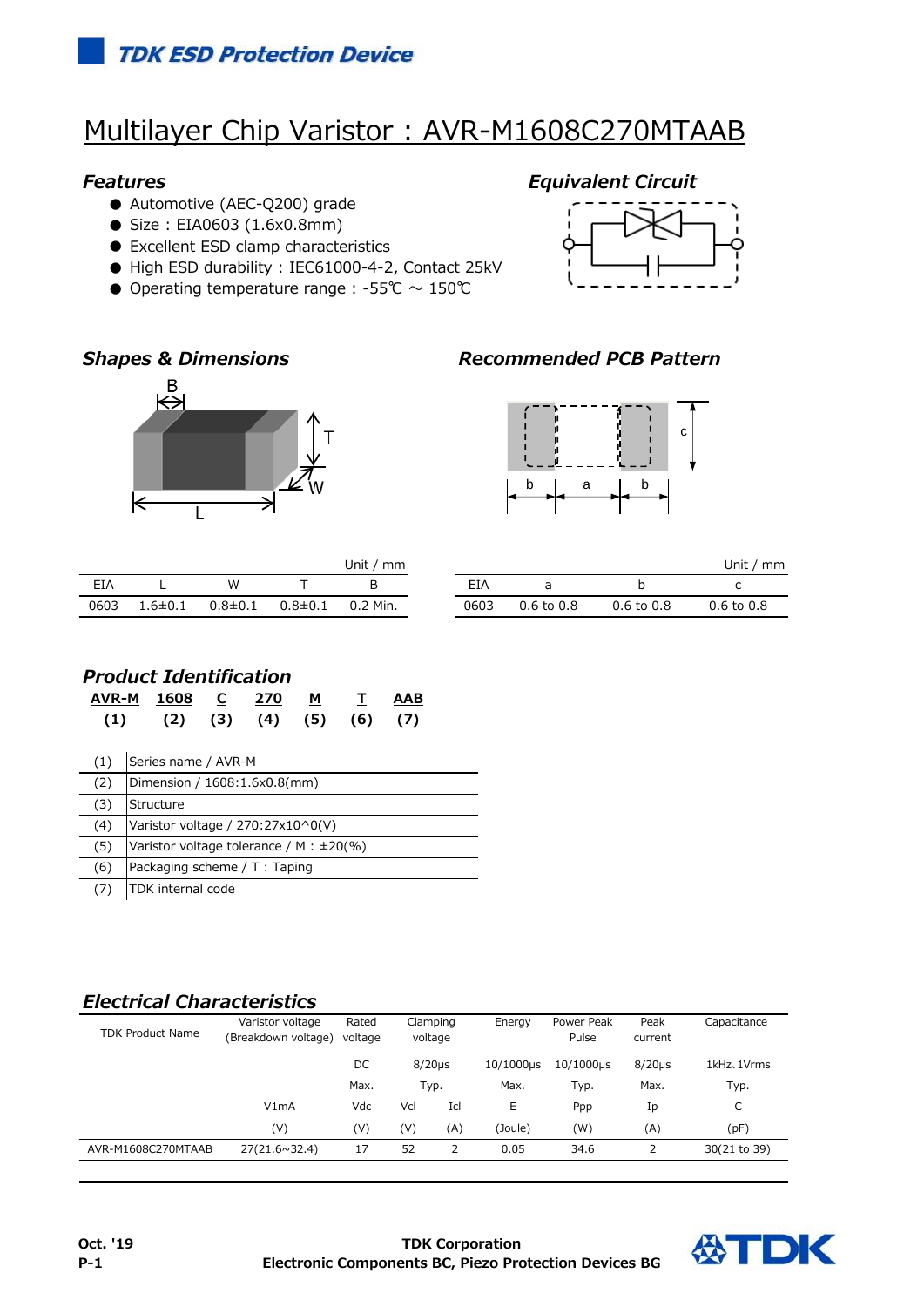# Multilayer Chip Varistor : AVR-M1608C270MTAAB





*Breakdown Voltage - Temp. Leakage current - Temp.*





※ Voltage : 17 V

## *Durability of Pulse Current*



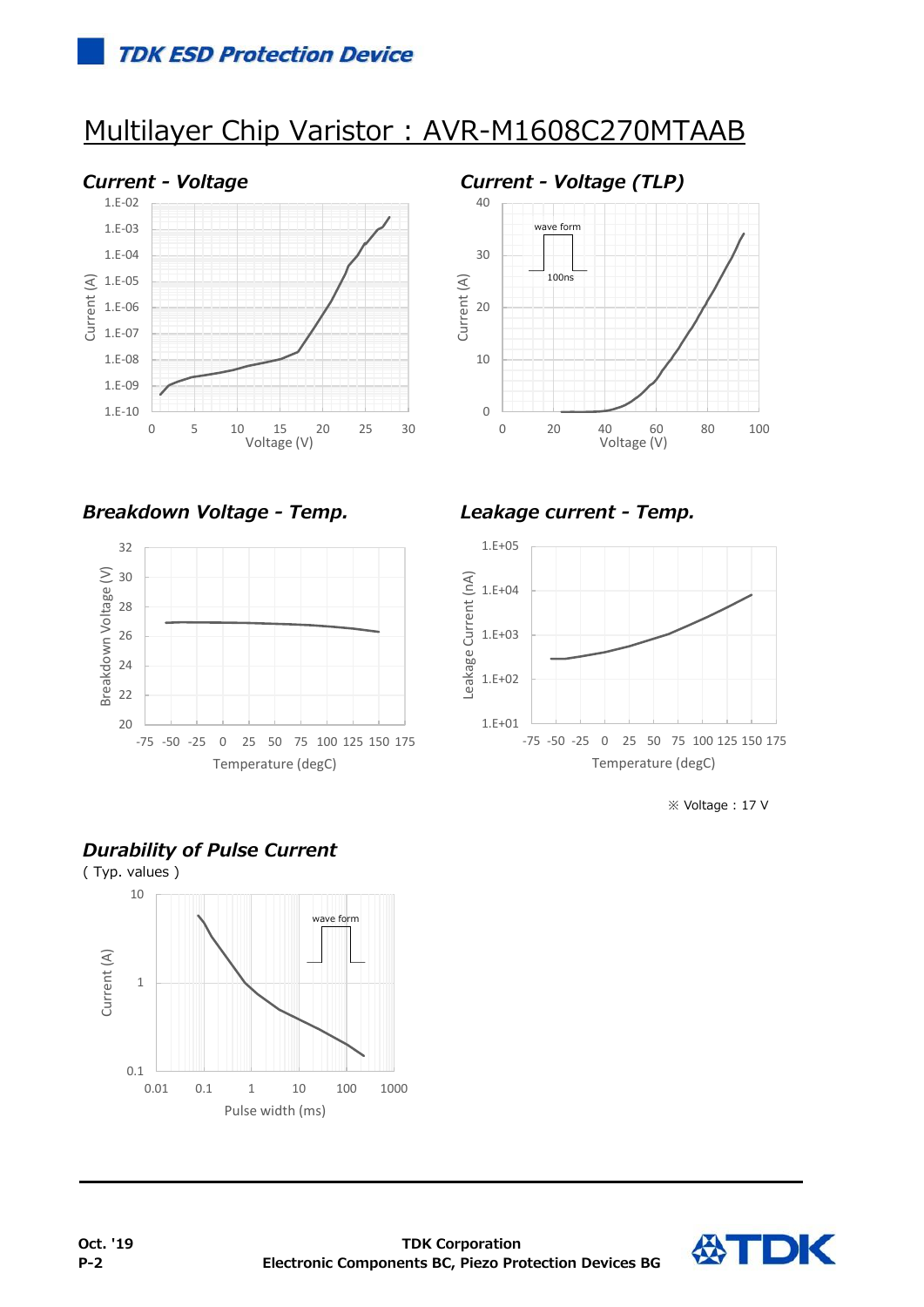# Multilayer Chip Varistor : AVR-M1608C270MTAAB